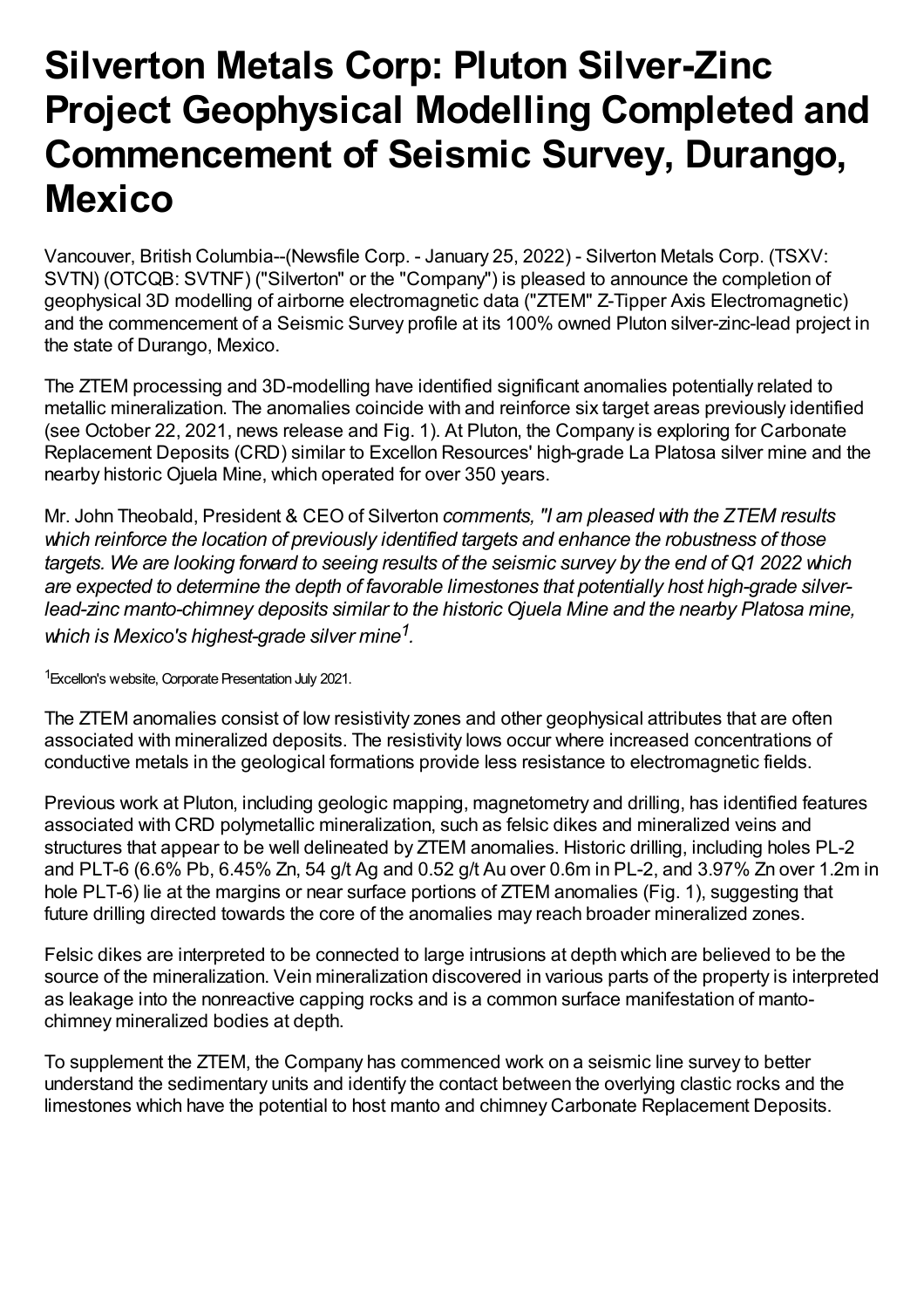

Fig 1. Resistivity depth slice 400 meters. ZTEM anomalies consist of low resistivity zones shown in red, yellow and light green colors. Black triangles show the location of historic holes. La Noria target (outside the colored block) was selected based on geological, geochemical and regional magnetic data (see October 22, 2021, news release).



To view an enhanced version of Figure 1, please visit: https://orders.newsfilecorp.com/files/3029/111481\_a80b5c3674571ad4\_001full.jpg.

Fig 2. MLSOM (Machine learning self-organizing map) anomalies classes - 800 meters slice. Black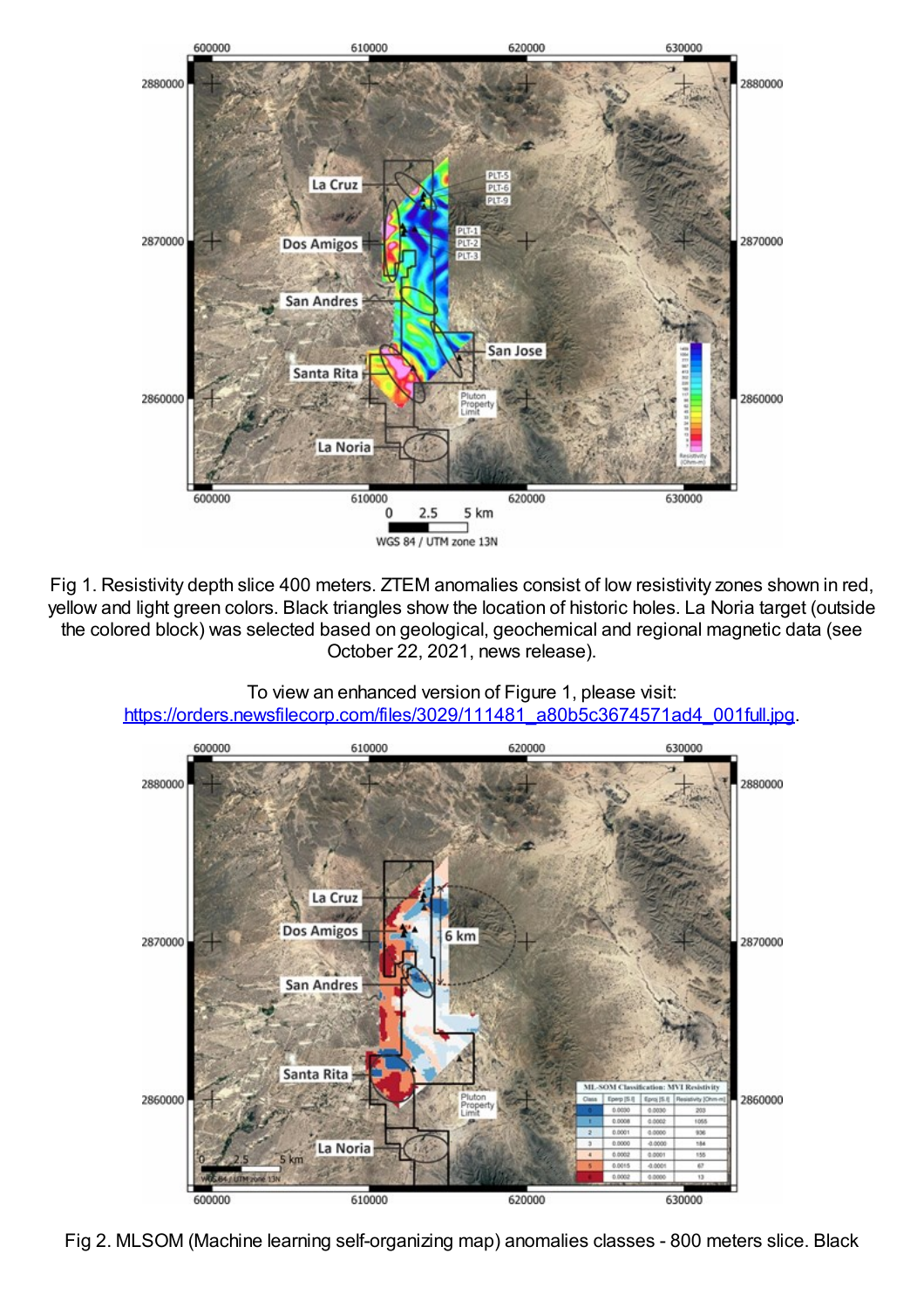triangles show the location of historic drill holes. Significant anomalies are shown in red, orange and dark blue. Black dotted semicircles trace continuous anomalous zones (high magnetization and low to moderate resistivities). These anomalies are best developed at depths greater than 500 meters (500 to 1,000 meters below surface) suggesting that the lead and zinc mineralization encountered in holes drilled at La Cruz and Dos Amigos at depths between 150m and 250m are distal manifestation of stronger alteration haloes at depth.

To view an enhanced version of Figure 2, please visit: https://orders.newsfilecorp.com/files/3029/111481\_a80b5c3674571ad4\_002full.jpg.

#### **Additional Information on ZTEM Survey**

In order to characterize the 3DZTEM inversion results, both the resistivity and magnetization vector are classified by using three fundamental geophysical properties: Resistivity, IGRF-Projected Magnetization, and IGRF-Perpendicular Component. The last two are called the Eproj and Eperp for projected and perpendicular components, respectively.

The goal is to find the most significant geophysical domains (i.e., classes) and their main geophysical attributes (i.e., dominant Resistivity, Eperp and Eproj Components). The Eproj component is related to induced magnetization, whereas the Eperp component is related to possible remanent magnetization, self-demagnetization or magnetic anisotropy. The Eproj with negative sign and large values can be suggesting the presence of past magnetization with reversed polarization.

It is worth noticing that classes 0 and 5 contain the highest magnetization with moderate to low resistivity, respectively. Whereas class 6 has the lowest resistivity with negligible magnetization. These classes are considered significant exploration targets.

Significant and wide class of ZTEM anomalies consisting of high magnetization and low to moderate resistivities (between 0 to 200 ohm-meter) are found in the north and south side of the property at depths between 200 and 1,000 meters (Fig. 2). In the north however, these anomalies are best developed below 500 meters.

The northern anomaly consists of intrusive rocks including felsic and diorite dikes adjacent to mineralized structures which have values of up to 0.77 g/t Au, 2% Pb, 0.6% Zn and 0.2% Cu in dumps, pits, and alteration zones. This anomalous area encompasses the La Cruz, Dos Amigos and San Andres targets.

The southern anomaly is a northwest trending ellipse encompassing a rhyolite dome covered by volcanic rocks. Intermediate resistivities in the periphery of the intrusive dome are interpreted as a hydrothermal alteration halo around a thick intrusion with abundant disseminated sulphides. The Company plans to rank targets based on ZTEM anomalies and various geological, geochemical, and other geophysical data sets and drill test selected targets in 2H2022.

#### **Qualified Person**

The scientific and technical information contained in this news release has been reviewed and approved by Peter Born, P. Geo., a Qualified Person for the purpose of NI 43-101.

# **On behalf of the Board**

John Theobald President, CEO & Director Silverton Metals Corp

#### **About Silverton Metals Corp**

Silverton Metals Corp is a Canadian company focused on the exploration and development of quality